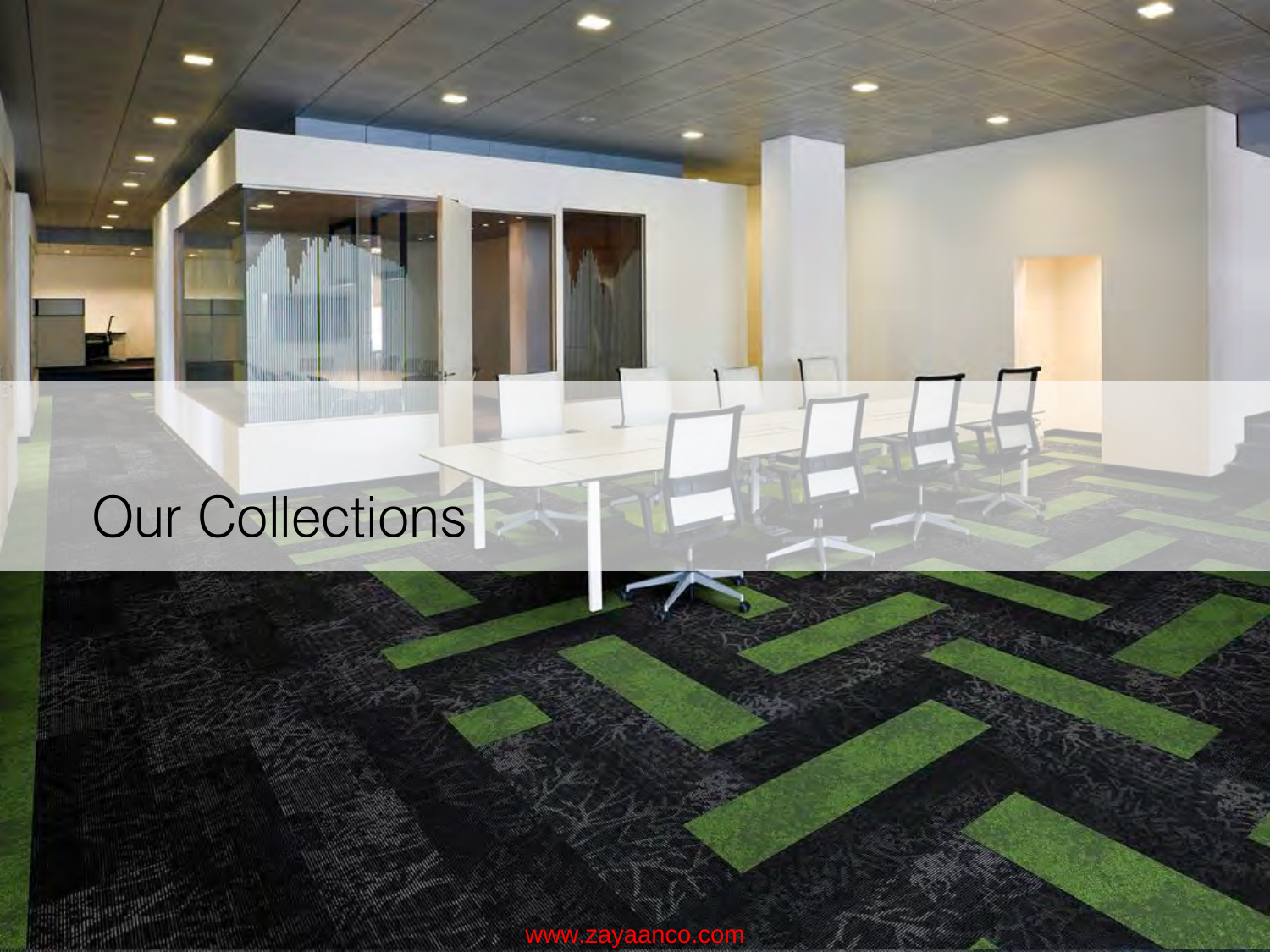# **Architexture**

### Apex / Pace

The understated textural patterns of the Apex and Pace are designed to precisely complement and enhance the interior environment with a quiet and functional aesthetic.



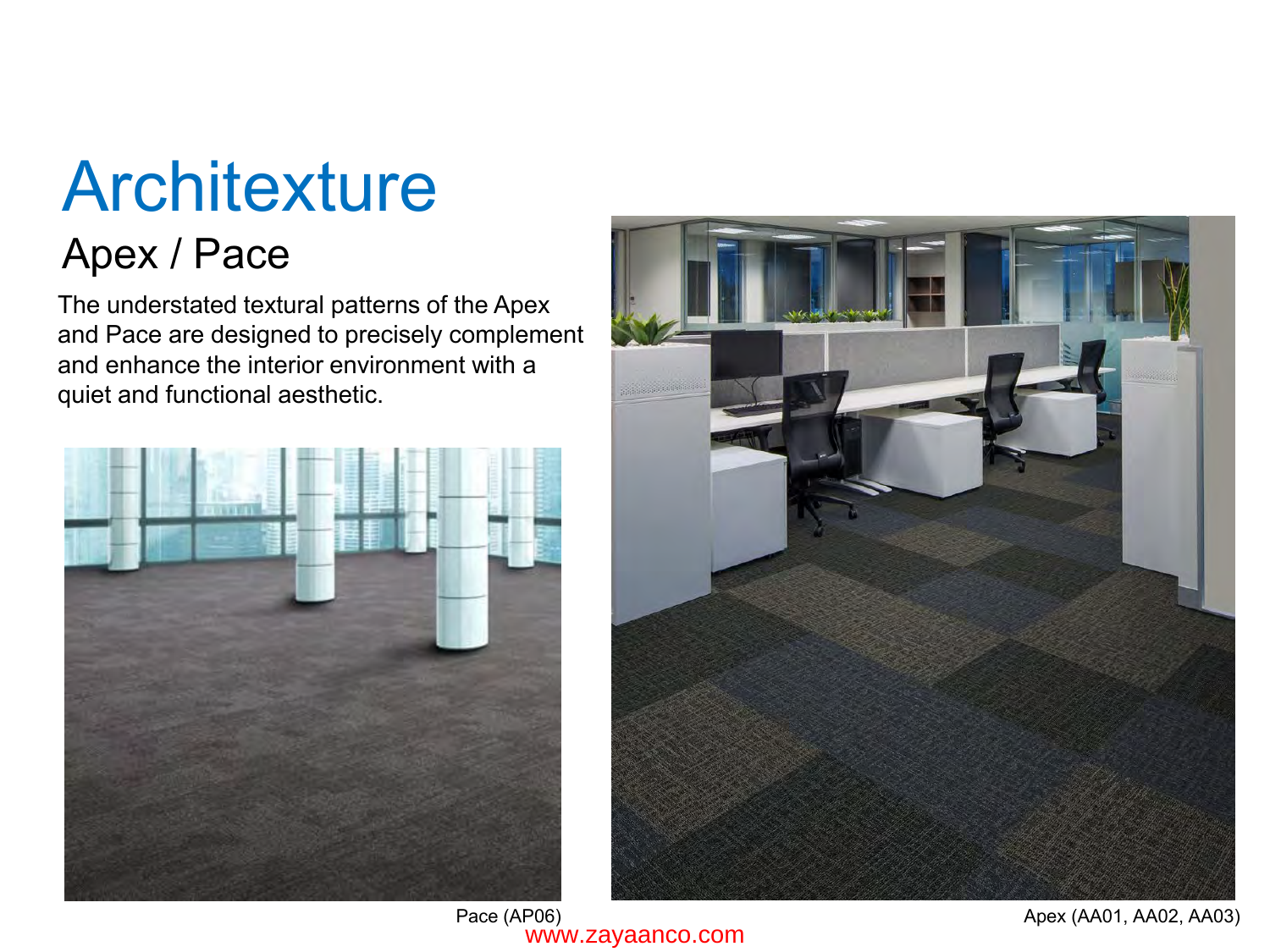## Sanskrit+

Once a learned language of ancient, upper class Indo civilizations, Sanskrit+ continues to retain a prominent place in India's rich narrative. Evolving from classic literature to popular culture, Sanskrit+ is being revived in the form of philosophical sayings meant to motivate and inspire the contemporary masses.



Sanskrit+ (SK02)

Sanskrit+ (SK06)

#### www.zayaanco.com